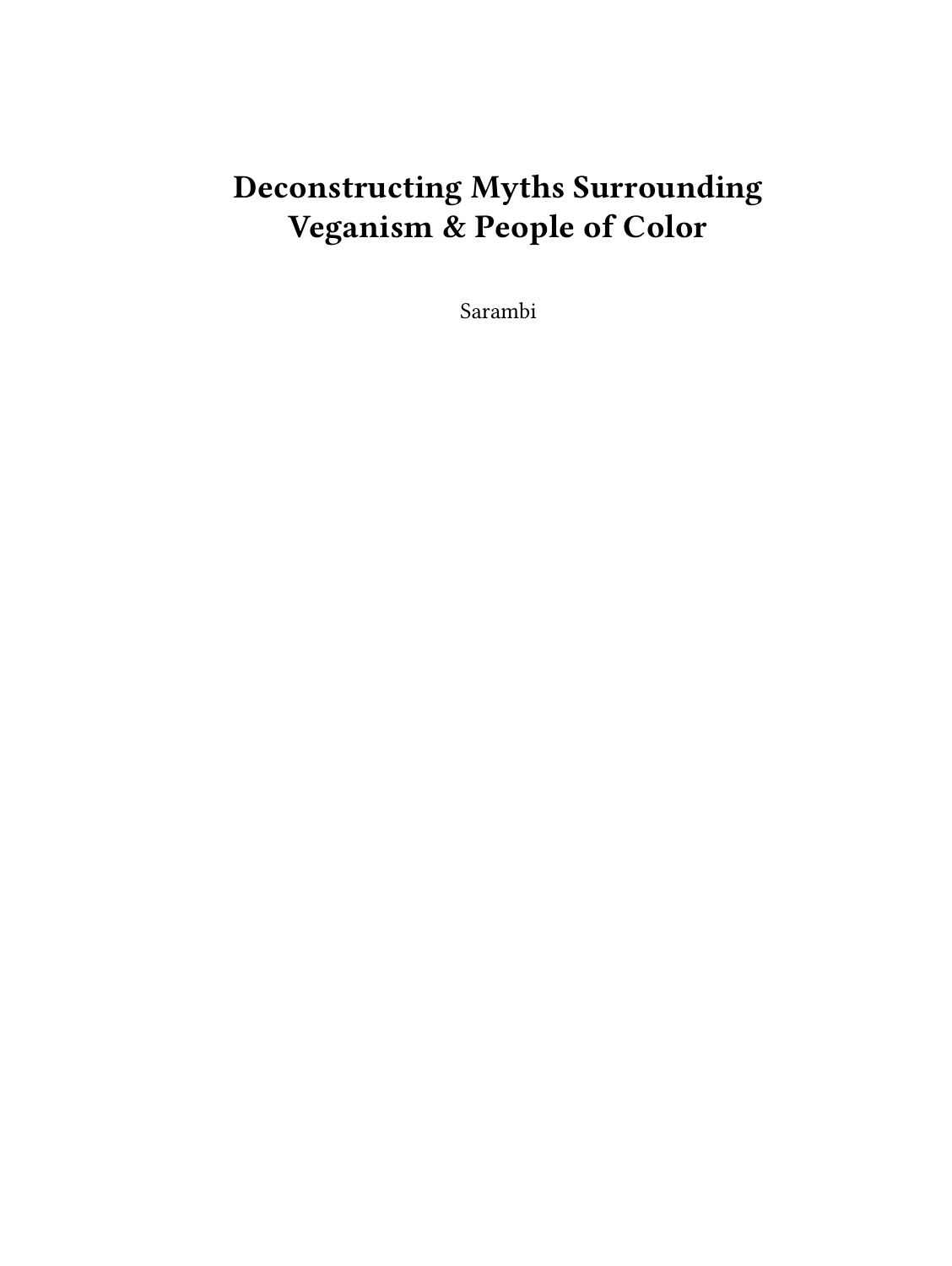## **Contents**

| Veganism is a white privileged consumer activity. $\dots \dots \dots \dots \dots \dots \dots$ | 3              |
|-----------------------------------------------------------------------------------------------|----------------|
| Veganism is a form of colonialism because anti-speciesism is a Western concept.               | 3              |
| Animal liberation isnt revolutionary and has nothing to do with anarchy. $\dots \dots$        | 3              |
| There is nothing wrong with hunting-indigenous people did it for years.                       | $\overline{4}$ |
|                                                                                               | $\overline{4}$ |
| Veganism is a classist movement because vegan food is expensive and unattainable in           |                |
|                                                                                               | $\overline{4}$ |
| Hunting and gathering is a form of anti-colonial resistance, therefore veganism can           |                |
|                                                                                               | -5             |
|                                                                                               |                |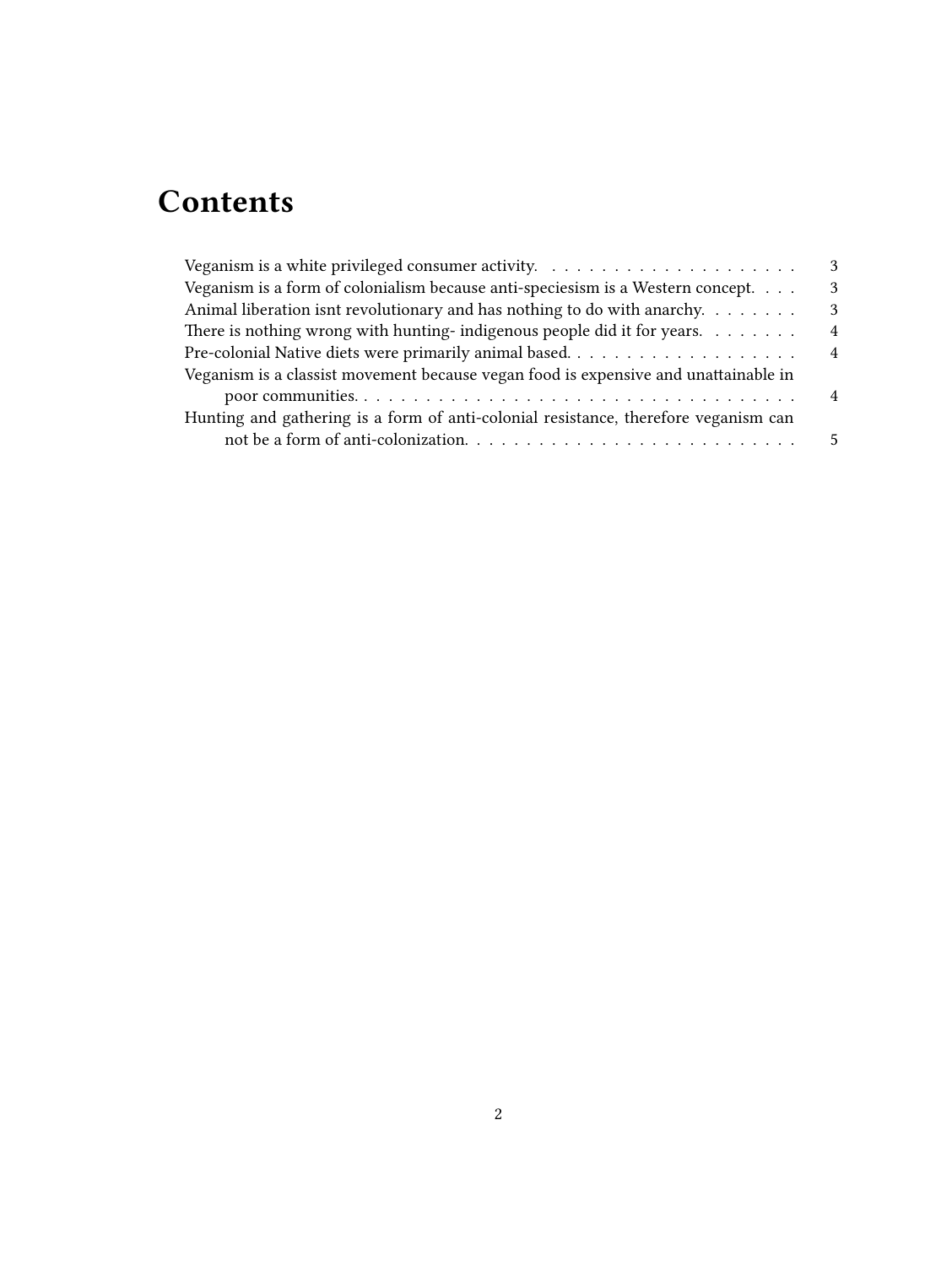#### <span id="page-2-0"></span>**Veganism is a white privileged consumer activity.**

Aight, so I hear this and see this shit a lot. That vegans are inherently white, that veganism is about consumerism, and it also makes the (racist) assumption that ALL POC people have the same, monolithic culture around consuming and exploiting animals. Does the average Western vegan have access to expensive, fancy options? Yes, but so do all consumers, especially those who prefer "natural", "happy", "healthy", and "organic" animal products. And when you don't? Well, you're getting by on what is affordable, calorie dense, nutritionally balanced as much as feasible, kinda like we all do when we are forced into poverty. It ain't new that food and class go together — it literally has been like this since hierarchies and the foundation of many stratified societies that your "worth" is translated to diet. Anyway, there is also the wide array of class backgrounds within the vegan POC community, though most, as you can guess cuz society, are making far less than the Western white vegan trope. And they're doing fine as they are acting in resistance to consumerism pushing the racist settler narrative that all POC eat a certain way and always have. No, we are and always have been has varied and different as the plant and animal nations\*. Don't be lazily keeping a narrative that white people gave you to separate our relationship to plants and animals.

### <span id="page-2-1"></span>**Veganism is a form of colonialism because anti-speciesism is a Western concept.**

Hang on, so Western Europeans roll up on all our lands, say its theirs cuz flags, enslave/"reform"/ kill us, and start desolating land which kills and hurts our relations for centuries and being against that destruction of other living nonhuman relations is theirs? It's their concept insomuch as they have actively created speciesism we all know of today. The understanding my people have had about nonhuman animals is that they are no different than humans, they share the fact that they are protected by spirits as we are, or they themselves are important figures or representatives to things beyond our own perceptual world. The respect and realization of the fact we are no different than other animals, and we are related and should be treated as such has been a very indigenous understanding as we understand it for the land and waters too. Colonizers have mostly successfully broken these connections and understandings by force on purpose, and have turned all facets of the land, water, and living beings into property instead of honored and related dynamic lives. So actually your speciesism is colonial as fuck.

## <span id="page-2-2"></span>**Animal liberation isnt revolutionary and has nothing to do with anarchy.**

How is disrupting one of the largest exploitative, capitalist, racist, colonial systems not qualify as revolutionary? Please read the history and the Animal Enterprise Terrorism Act in full and then talk to me how it's a non issue to attack. Just like how reforms and social justice ain't gonna get us total freedom, veganism alone as western green consumerism ain't gonna do shit either. Which is why green anarchists, anti civ types, and generally very militant folx have been on some of the most destructive, economically and psychologically damaging attacks done. Where I primarily grew up here in the PNW a large, profitable luxury fur trade was shut down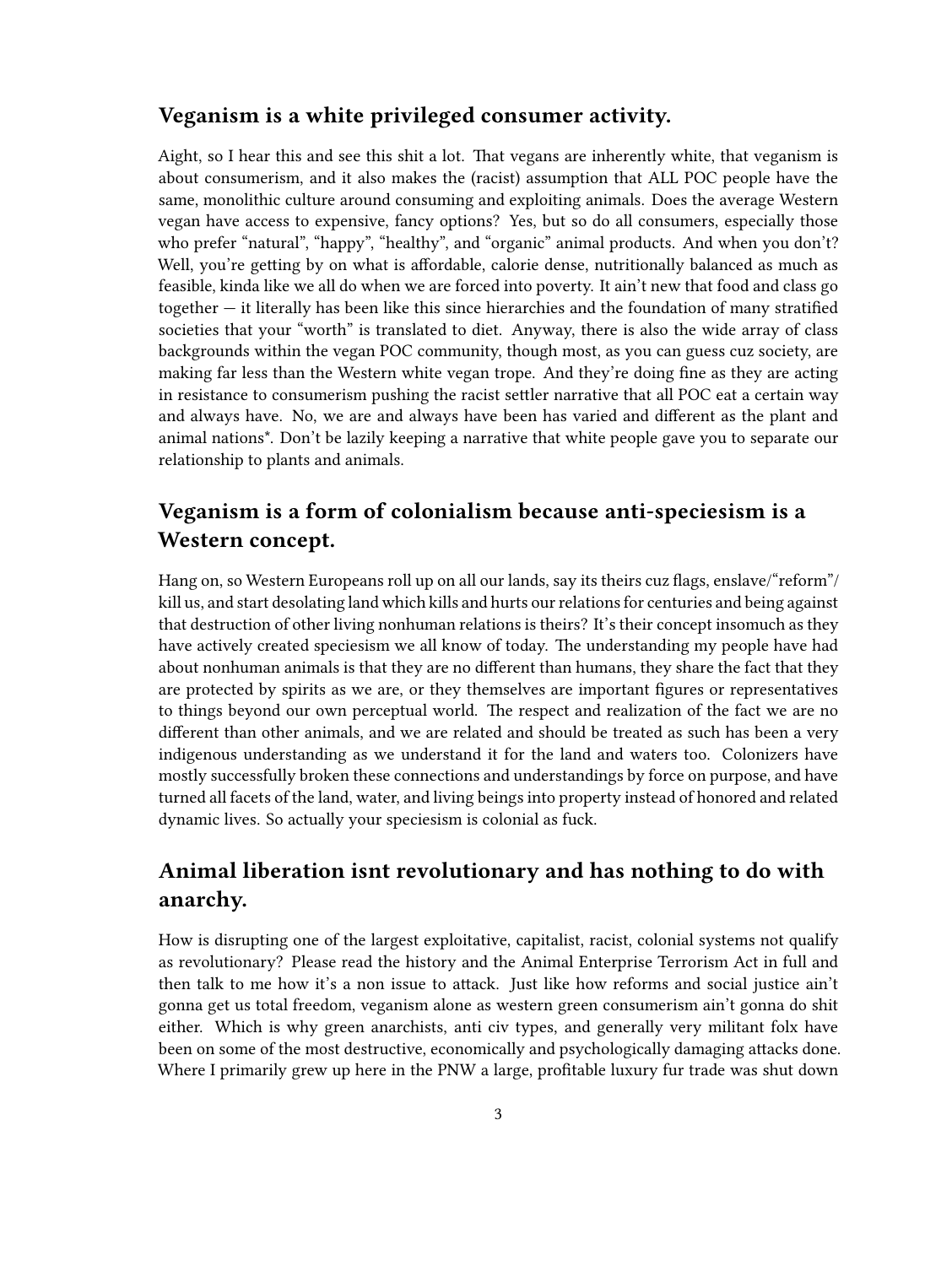because of attacks by folx on some anticapitalist, anticolonial, antispeciesist shit. This is the type of terror authoritarians, capital, and protectors of these institutions need if we as people known colloquially as anarchists are gonna be the most effective at razing everything this type of society stands for.

### <span id="page-3-0"></span>**There is nothing wrong with hunting- indigenous people did it for years.**

Are you indigenous? Like actually raised in, knowledgeable about your peoples, accepted by said peoples and not basing it off blood quantum alone? No? Please fall back then cuz no. If yes, mba'éichapa! Ha upei? We gotta talk, cool? Cool, so about hunting. Hunting made hella sense within a certain time. Now thanks to the colonization of our ancestral areas, the genocides between us as indigenous peoples and our ancestral land, water, and yes nonhuman animals are linked thanks to settler-colonial capitalism. We don't got time to be killing our relations now! Also, c'mon, look at how these traditions got polluted by settlers, wiping out bison and many now extinct species especially from the eastern areas, destroying orca, seal, salmon, eagle, coyote, wolf, etc, etc and that's just in colonially identified North America. Let's stop giving them ideas and start respecting life enough for it to balance and thrive once again.

#### <span id="page-3-1"></span>**Pre-colonial Native diets were primarily animal based.**

Oh hey, more racist settler-colonial stereotypes homogenizing billions of people who have lived n peoples who survive. Ok so evidence and living indigenous people who carry on traditional living know that none of our diets were identical, it was based on what is available. So case in point, I don't expect the tribes in the northern Plains to have the same berries, citrus, and vegetation as my people do in the sub Amazon. However, it is also very telling that in many cultures and structures the meat eating was a rare thing saved for the elite primarily on special occasions. Dietary research has been being done for example with mummies and corpses in the mountains of the Andes and Patagonia showing that everyday people were eating primarily vegetables and starches and wearing plant based materials. This carries over to even North America, with Eastern tribes subsisting on the vast variety of gourds, nuts, fruits, and plant matter over game. Sure, this might not carry over to all tribes but like I said, we are not a monolithic peoples as the colonizers want us to believe we are.

## <span id="page-3-2"></span>**Veganism is a classist movement because vegan food is expensive and unattainable in poor communities.**

Remember what I was saying earlier about consumerism in all forms being classist at the beginning? And the connection to elites having the access to flesh in major aboriginal empires above here? So again, vegan food has been around and been affordable. Any vegetarian food from certain non Western traditions (looking at East, SE, South Asian, Middle Eastern, East African, and yeah Latin and indigenous foods) are based on only cheap ingredients like legumes, rice, a wide assortment of common and uncommon vegetables and starches, and things like tofu, hella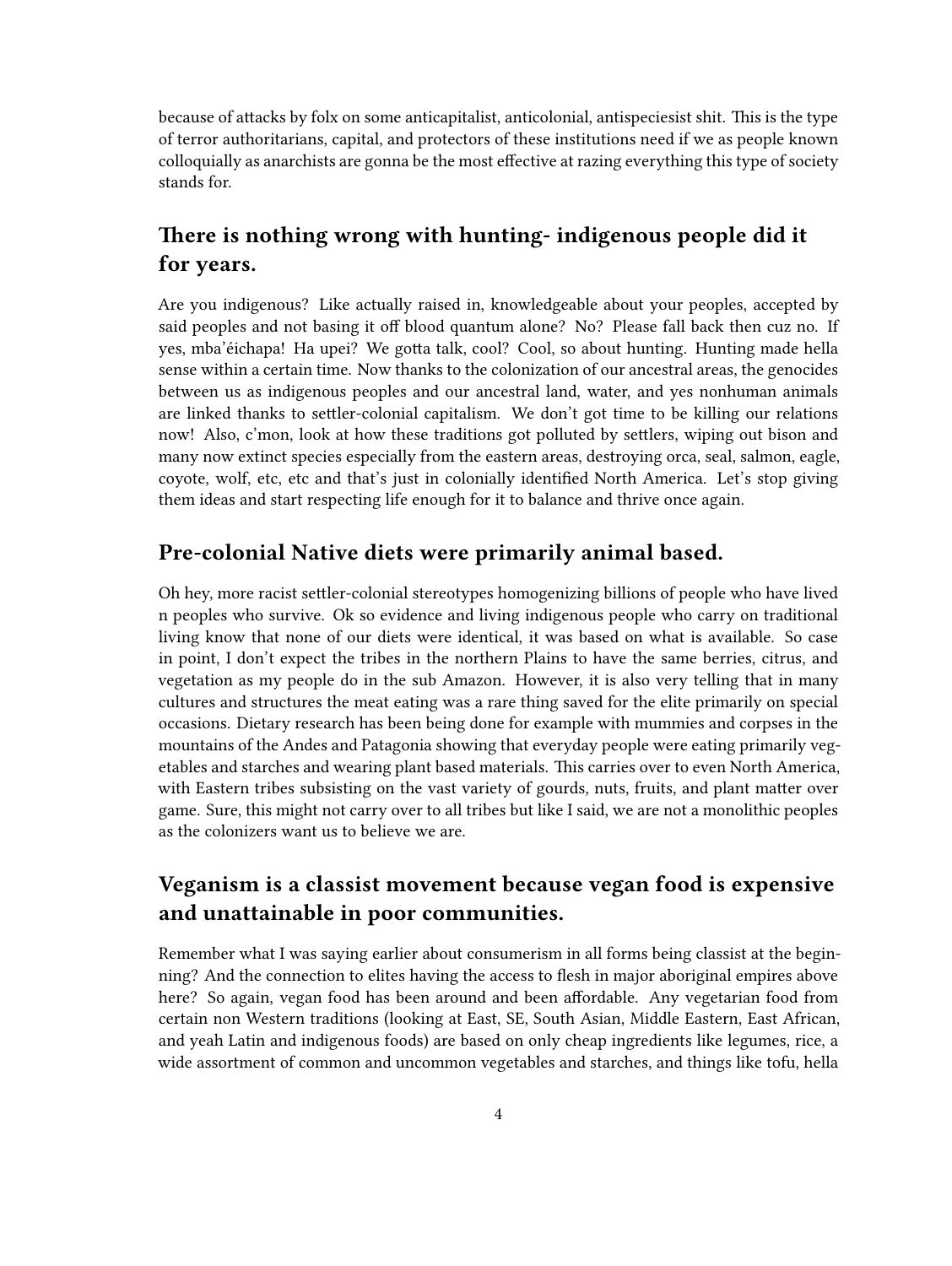fruits, glutinous items, and fungi as well as things like flatbreads, noodles, cakes of glutinous and starchy goodness. Thing is, these things are cheap, filling (if you never have had to live off the staple arroz y frijoles cuz the paycheck ran dry, c'mon), and more nutritionally packed for the caloric intake than animal products. A healthier, plant based diet and decolonial diets have shown success at combating illnesses that are primarily affecting POC and poor communities in the West such as heart disease, diabetes type II, hypertension, and GI disorders as well as maintaining good health in chronic illnesses along with physical activity. Saving money on not needing to pay or be chased by medical bills sounds pretty good. WE don't need fancy ass shit to be vegan, cuz we have had these things and the knowledge all along! This society has tried to rip us apart or make us do that work for it, so fight in any way by any means.

## <span id="page-4-0"></span>**Hunting and gathering is a form of anti-colonial resistance, therefore veganism can not be a form of anti-colonization.**

Hunting was still not a focal point of the vast majority of indigenous ppl unless there was no other options (eg Artic/far north, pacific island folx, some desert dwellers). The great hunter gatherer ideas are colonially based usually around the time where romanticism of indigenous ppl was the hip thing. Part of decolonization and rebalancing of our relation to the animal nations will need to involve us adjusting as we are at an ecological breaking point where many of us can't hunt or even grow food cuz of destruction. It's unfortunate but our ancestors did not have an environment of 523 yrs of misuse, poisoning, senseless hunting/mass extinction (particularly for my lands as the Amazon n sub Amazon forest have been gutted from how it was thriving), insert most other things colonizers are still doing. My peoples have an understanding of protectorates and spirits for everything, and I personally have taken to respecting the survival and existence of the lives and their spirits as a defiance to the evil spirits of the foreign occupiers. We all have refused to die so far. Many folx still also do hunt like outsiders, as I've seen here related to fishing which is precarious due to over fishing (thx whites), damming, and water degradation from leisure and outsiders as I've seen here related to fishing which is precarious due to over fishing (thx whites), damming, and water degradation from leisure and agricultural sources. Some folx arent fishing out here anymore cuz of the need to restore and defend. Its a complicated balance that we as people of this continental land need to be on the forefront of because of how dramatically it has affected us. And to defend, preserve, and protect right now as means doing the same for our nonhuman relations. Tldr: blame white ppl for killing the planet cuz they ruined errything n now we gotta fix things or we're all doomed.